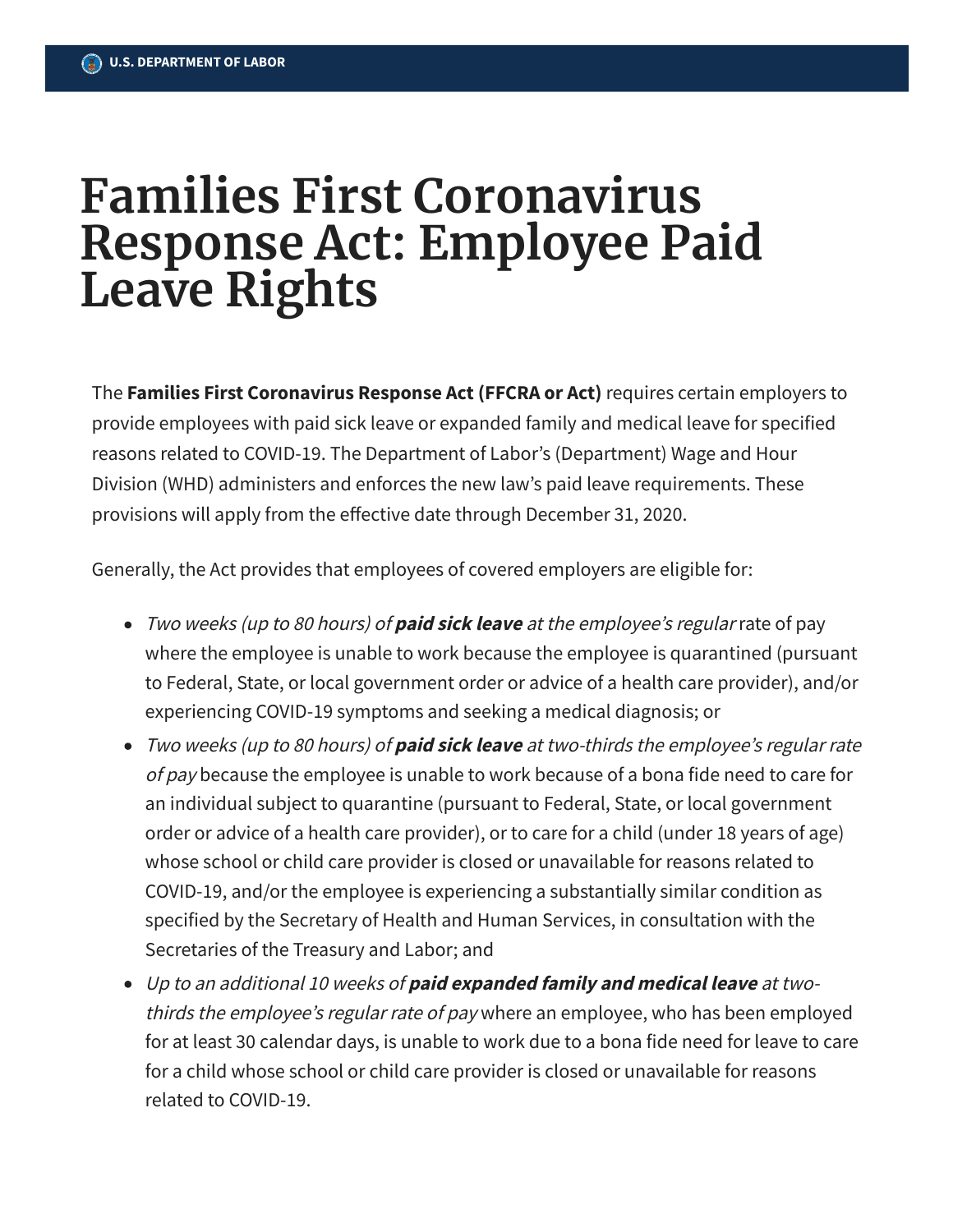**Covered Employers:** The paid sick leave and expanded family and medical leave provisions of the FFCRA apply to certain public employers, and private employers with fewer than 500 employees. [1] Most employees of the federal government are covered by Title II of the Family and Medical Leave Act, which was not amended by this Act, and are therefore not covered by the expanded family and medical leave provisions of the FFCRA. However, federal employees covered by Title II of the Family and Medical Leave Act are covered by the paid sick leave provision.

Small businesses with fewer than 50 employees may qualify for exemption from the requirement to provide leave due to school closings or child care unavailability if the leave requirements would jeopardize the viability of the business as a going concern.

**Eligible Employees:** All employees of covered employers are eligible for two weeks of paid sick time for specified reasons related to COVID-19. Employees employed for at least 30 days are eligible for up to an additional 10 weeks of paid family leave to care for a child under certain circumstances related to COVID-19.[2]

**Notice:** Where leave is foreseeable, an employee should provide notice of leave to the employer as is practicable. After the first workday of paid sick time, an employer may require employees to follow reasonable notice procedures in order to continue receiving paid sick time.

## **Qualifying Reasons for Leave:**

Under the FFCRA, an employee qualifies for paid sick time if the employee is unable to work (or unable to telework) due to a need for leave because the employee:

- 1. is subject to a Federal, State, or local quarantine or isolation order related to COVID-19;
- 2. has been advised by a health care provider to self-quarantine related to COVID-19;
- 3. is experiencing COVID-19 symptoms and is seeking a medical diagnosis;
- 4. is caring for an individual subject to an order described in (1) or self-quarantine as described in  $(2)$ ;
- 5. is caring for a child whose school or place of care is closed (or child care provider is unavailable) for reasons related to COVID-19; or
- 6. is experiencing any other substantially-similar condition specified by the Secretary of Health and Human Services, in consultation with the Secretaries of Labor and Treasury.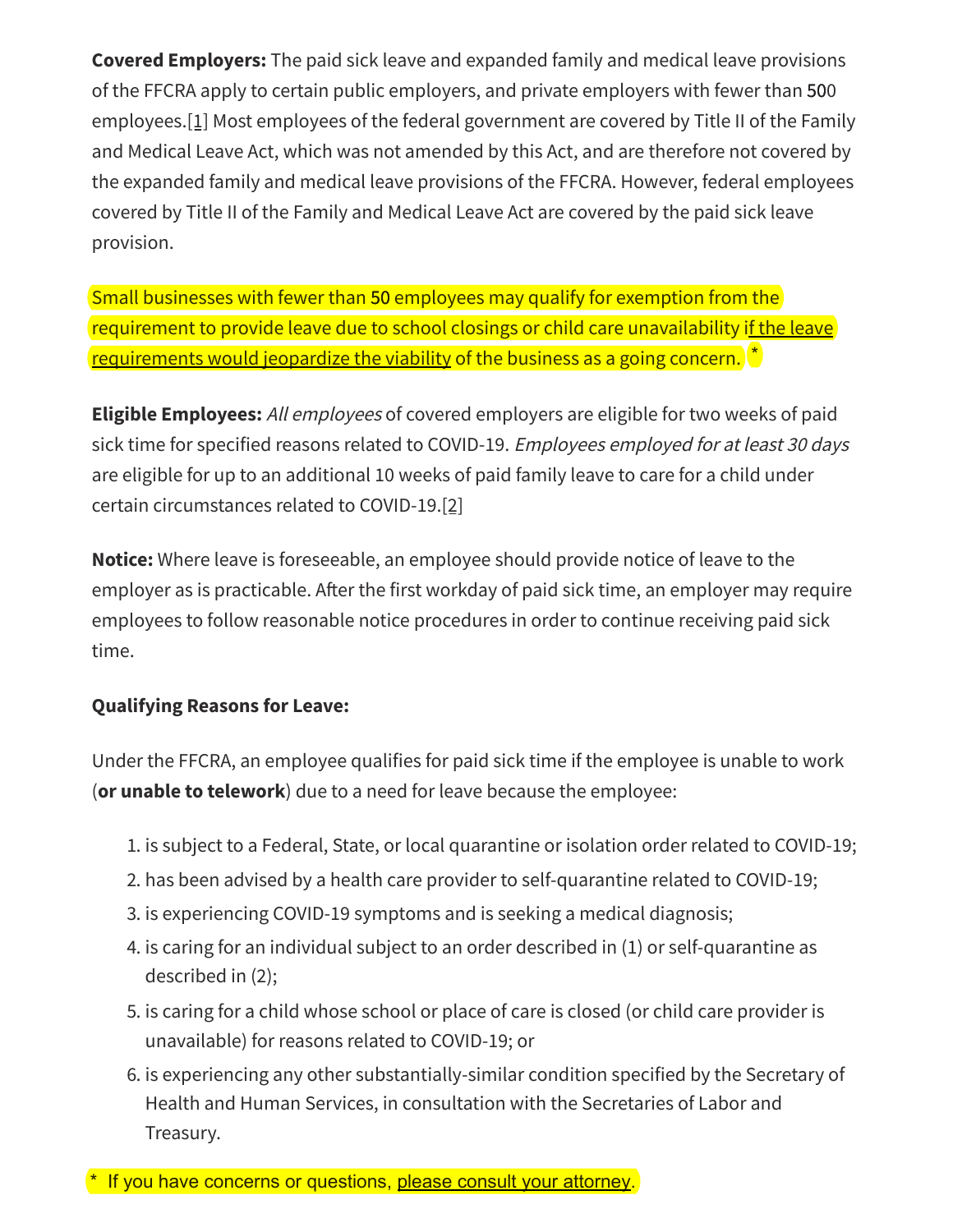Under the FFCRA, an employee qualifies for expanded family leave if the employee is caring for a child whose school or place of care is closed (or child care provider is unavailable) for reasons related to COVID-19.

## **Duration of Leave:**

For reasons (1)-(4) and (6): A full-time employee is eligible for 80 hours of leave, and a parttime employee is eligible for the number of hours of leave that the employee works on average over a two-week period.

For reason (5): A full-time employee is eligible for up to 12 weeks of leave (two weeks of paid sick leave followed by up to 10 weeks of paid expanded family & medical leave) at 40 hours a week, and a part-time employee is eligible for leave for the number of hours that the employee is normally scheduled to work over that period.

## **Calculation of Pay:**[3]

For leave reasons  $(1), (2),$  or  $(3)$ : employees taking leave are entitled to pay at either their regular rate or the applicable minimum wage, whichever is higher, up to \$511 per day and \$5,110 in the aggregate (over a 2-week period).

For leave reasons (4) or (6): employees taking leave are entitled to pay at  $2/3$  their regular rate or 2/3 the applicable minimum wage, whichever is higher, up to \$200 per day and \$2,000 in the aggregate (over a 2-week period).

For leave reason (5): employees taking leave are entitled to pay at 2/3 their regular rate or 2/3 the applicable minimum wage, whichever is higher, up to \$200 per day and \$12,000 in the aggregate (over a 12-week period).  $[4]$ 

<sup>[1]</sup> Certain provisions may not apply to certain employers with fewer than 50 employees. See Department FFCRA regulations (expected April 2020).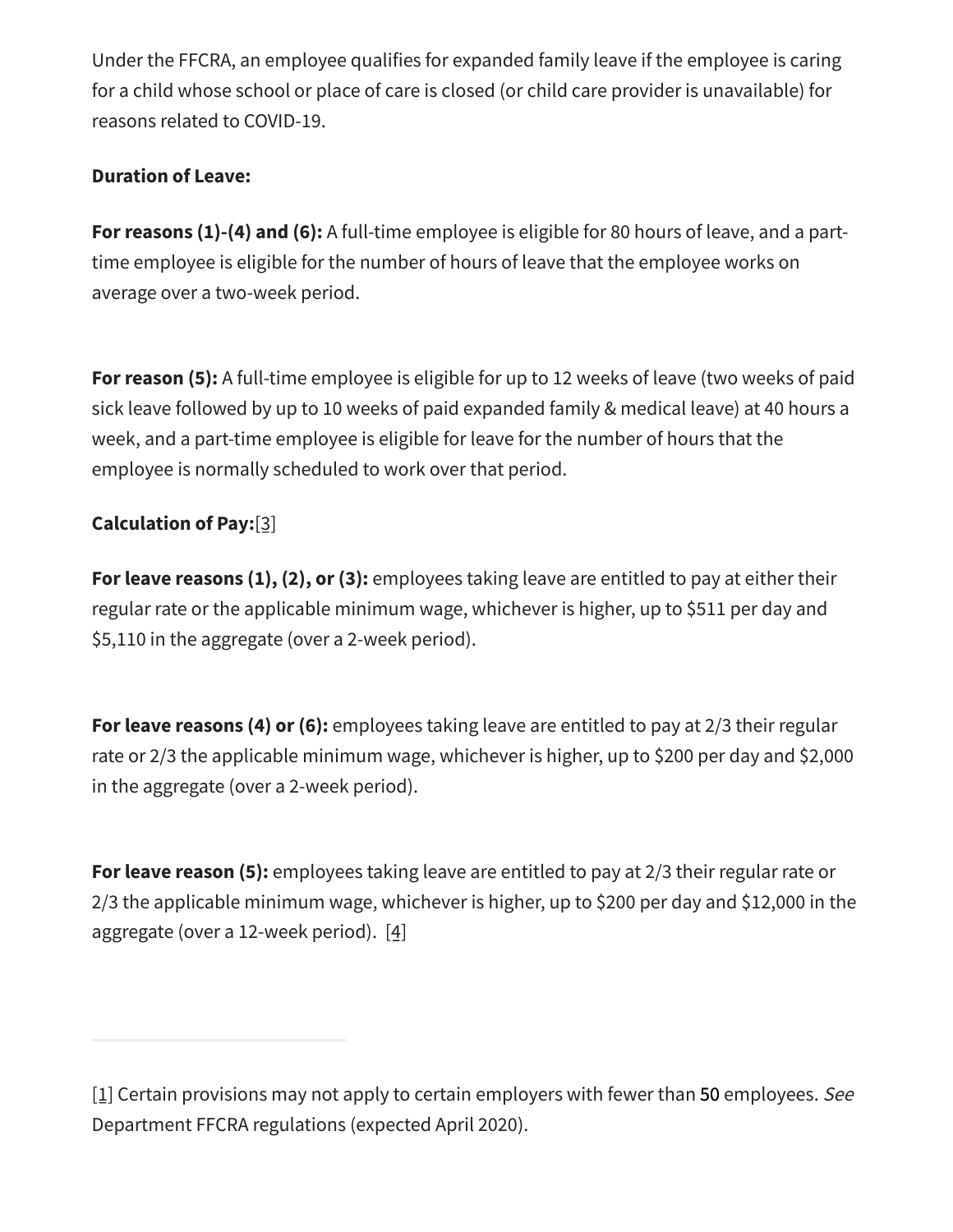[\[2\]](#page--1-1) Under the Act, special rules apply for Health Care Providers and Emergency Responders.

<span id="page-3-0"></span>[\[3\]](#page-2-0) Paid sick time provided under this Act does not carryover from one year to the next. Employees are not entitled to reimbursement for unused leave upon termination, resignation, retirement, or other separation from employment.

<span id="page-3-1"></span>[\[4\]](#page-2-1) An employee may elect to substitute any accrued vacation leave, personal leave, or medical or sick leave for the first two weeks of partial paid leave under this section.

Scroll to Top  $\bigoplus$ 

| <b>Topics</b><br><b>For Workers</b> | <b>For Employers</b>                              | <b>Resources</b>       | <b>Interpretive Guidance</b> |
|-------------------------------------|---------------------------------------------------|------------------------|------------------------------|
| <b>State Laws</b><br><b>News</b>    |                                                   |                        |                              |
| $_{\rm 4TES}$                       |                                                   |                        |                              |
| <b>Wage and Hour Division</b>       |                                                   |                        |                              |
| An agency within the U.S.           |                                                   |                        |                              |
| Department of Labor                 |                                                   |                        |                              |
| 200 Constitution Ave NW             |                                                   |                        |                              |
| Washington, DC 20210                |                                                   |                        |                              |
| 1-866-4-US-WAGE                     |                                                   |                        |                              |
| 1-866-487-9243                      |                                                   |                        |                              |
| www.dol.gov                         |                                                   |                        |                              |
| <b>FEDERAL GOVERNMENT</b>           |                                                   | $E$ LABOR DEPARTMENT   | $\boxplus$                   |
| <b>White House</b>                  |                                                   | About DOL              |                              |
| <b>Coronavirus Resources</b>        |                                                   | <b>Guidance Search</b> |                              |
|                                     | Severe Storm and Flood Recovery AssistanceEspañol |                        |                              |